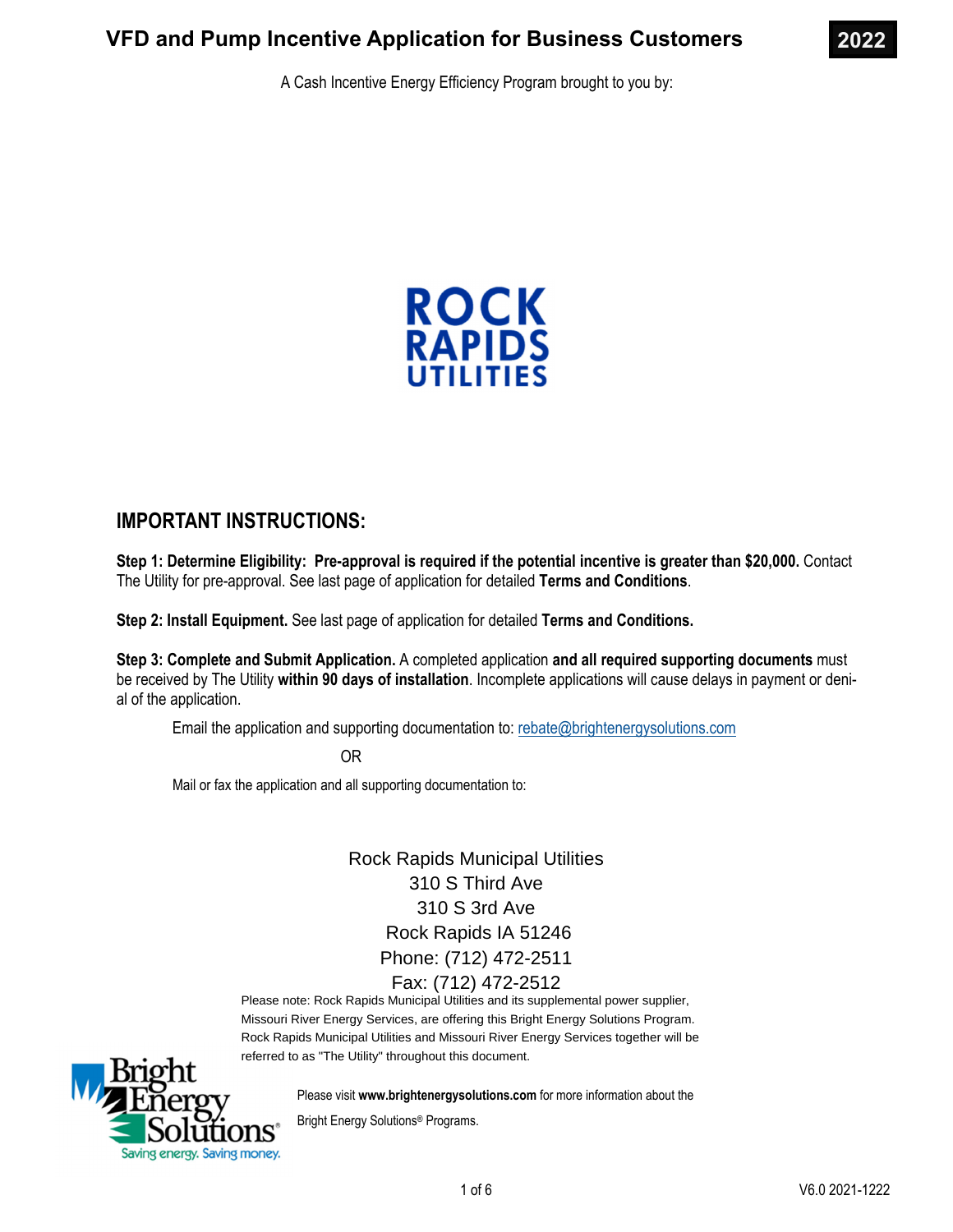

### HAS THIS PROJECT BEEN PREAPPROVED?  $\square$  YES  $\square$  NO

| <b>Customer Information (Please Print)</b>                                                                                                                |                                |                |              |       |          |                                       |  |
|-----------------------------------------------------------------------------------------------------------------------------------------------------------|--------------------------------|----------------|--------------|-------|----------|---------------------------------------|--|
| Company Name                                                                                                                                              |                                |                | Contact Name |       |          | Date Submitted                        |  |
| Installation Address                                                                                                                                      | City                           |                |              | State | Zip Code |                                       |  |
| Mailing Address                                                                                                                                           | City                           |                |              | State |          | Zip Code                              |  |
| Phone                                                                                                                                                     | Installation (Completion) Date |                |              |       |          |                                       |  |
| Email Address*                                                                                                                                            |                                |                |              |       |          |                                       |  |
| (By providing your email address, you are granting The Utility permission to send emails regarding this project and/or updates on our incentive programs) |                                |                |              |       |          |                                       |  |
| Municipal Utility Account Number Rock Rapids Muncipal Utilities                                                                                           |                                |                |              |       |          |                                       |  |
| Building Use-Please Check One                                                                                                                             |                                |                |              |       |          |                                       |  |
| $\Box$ Office<br>□ Convenience Store<br>$\Box$ Retail<br>$\square$ Warehouse<br>$\Box$ Restaurant<br>$\Box$ Lodging<br>$\Box$ Manufacturing               |                                |                |              |       |          |                                       |  |
| School: <b>□Elementary □Secondary/High School □College</b><br>Healthcare: OClinic OHospital OOther/Miscellaneous:                                         |                                |                |              |       |          |                                       |  |
| <b>Facility Hours of Operation</b>                                                                                                                        |                                |                |              |       |          |                                       |  |
| Hours per day                                                                                                                                             | Days per Week                  | Weeks per Year |              |       |          | Hours per Year (hours x days x weeks) |  |
|                                                                                                                                                           |                                |                |              |       |          |                                       |  |

| Vendor/Contractor Information                                                                                                                              |              |              |          |  |  |
|------------------------------------------------------------------------------------------------------------------------------------------------------------|--------------|--------------|----------|--|--|
| Company Name                                                                                                                                               | Contact Name | Phone        |          |  |  |
| Address                                                                                                                                                    | City         | <b>State</b> | Zip Code |  |  |
| Email Address*                                                                                                                                             |              |              |          |  |  |
| *(By providing your email address, you are granting The Utility permission to send emails regarding this project and/or updates on our incentive programs) |              |              |          |  |  |

| <b>Payment Information</b>                                                                                                                     |      |       |          |  |  |  |
|------------------------------------------------------------------------------------------------------------------------------------------------|------|-------|----------|--|--|--|
| Please process payment to: $\Box$ Customer (listed above) $\Box$<br>Vendor or Contractor (listed above) $\Box$<br><b>Alternative Recipient</b> |      |       |          |  |  |  |
| If payment is to be made to an Alternative Recipient, please complete the remainder of this section:                                           |      |       |          |  |  |  |
| Company Name<br><b>Contact Name</b><br>Phone                                                                                                   |      |       |          |  |  |  |
| Address                                                                                                                                        | City | State | Zip Code |  |  |  |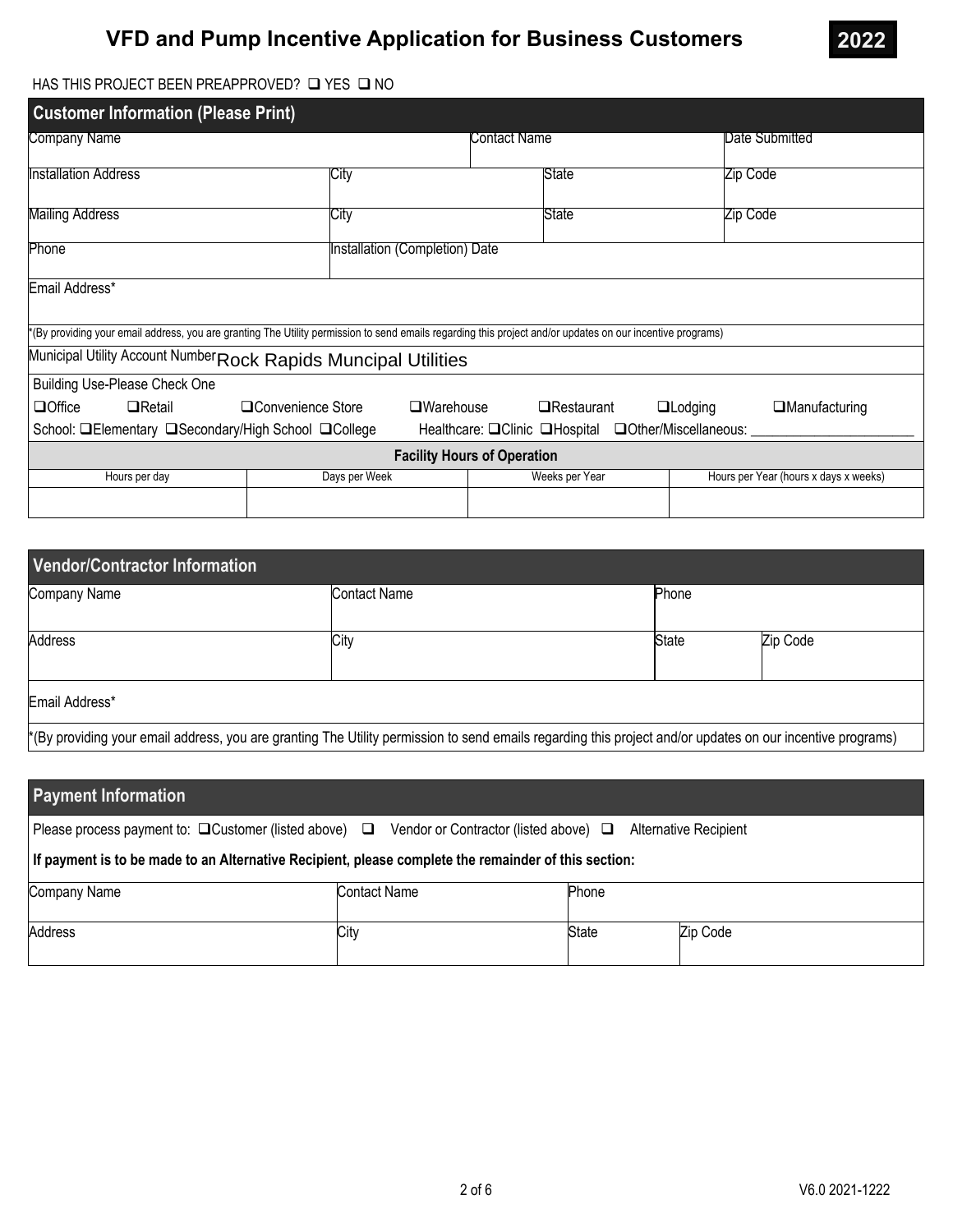## **A. Variable Frequency Drives (VFD's) on HVAC Fans, HVAC Pumps and Process Pumps**

The equipment below is (check one)  $\Box$  New Equipment  $\Box$  Add VFD to Existing Equipment

VFD's used to replace existing or failed VFD's do not qualify for incentives.

| <b>VFD Used to</b><br>Control<br>(Check One) | <b>VFD Motor</b><br>Horsepower* | <b>Make/Model or Catalog #</b> | Qty | Incentive* | Annual<br>Operating<br><b>Hrs</b><br>(Minimum<br>of 1500) | <b>Date</b><br>Installed &<br>Operable<br>(MM/YY) | <b>Total Incentive</b> |
|----------------------------------------------|---------------------------------|--------------------------------|-----|------------|-----------------------------------------------------------|---------------------------------------------------|------------------------|
| □Process Pump                                |                                 |                                |     |            |                                                           |                                                   |                        |
| <b>QHVAC Pump</b>                            |                                 |                                |     | \$40.00/hp |                                                           |                                                   |                        |
| <b>QHVAC Fan</b>                             |                                 |                                |     |            |                                                           |                                                   |                        |
| □Process Pump                                |                                 |                                |     |            |                                                           |                                                   |                        |
| <b>□HVAC Pump</b>                            |                                 |                                |     | \$40.00/hp |                                                           |                                                   |                        |
| <b>QHVAC Fan</b>                             |                                 |                                |     |            |                                                           |                                                   |                        |
| □Process Pump                                |                                 |                                |     |            |                                                           |                                                   |                        |
| <b>□HVAC Pump</b>                            |                                 |                                |     | \$40.00/hp |                                                           |                                                   |                        |
| <b>□HVAC Fan</b>                             |                                 |                                |     |            |                                                           |                                                   |                        |
| □Process Pump                                |                                 |                                |     |            |                                                           |                                                   |                        |
| <b>□HVAC Pump</b>                            |                                 |                                |     | \$40.00/hp |                                                           |                                                   |                        |
| □HVAC Fan                                    |                                 |                                |     |            |                                                           |                                                   |                        |
| □Process Pump                                |                                 |                                |     |            |                                                           |                                                   |                        |
| <b>□HVAC Pump</b>                            |                                 |                                |     | \$40.00/hp |                                                           |                                                   |                        |
| <b>□HVAC Fan</b>                             |                                 |                                |     |            |                                                           |                                                   |                        |
| <b>Subtotal Section A:   \$</b>              |                                 |                                |     |            |                                                           |                                                   |                        |

### PLEASE ATTACH THE FOLLOWING REQUIRED DOCUMENTS:

1. Invoice clearly showing proof of purchase including date purchased, model numbers and cost. If contractor installed, please include installation date, address and total project cost.

#### **VFD's used to replace existing or failed VFD's do not qualify for incentives.**

- This incentive is for VFD's used on process pumps, HVAC pumps and HVAC fans only.
	- Examples include VFD's used to control the following: HVAC fans, boiler draft fans, cooling tower fans, chilled water distribution pumps, and hot water distribution pumps.
- HVAC FANS. Incentives for VFD's used to control HVAC fans are only offered for VFD's installed on existing HVAC fans up to 400 horsepower. Incentives are available for retrofits only and are not offered for new construction or new installations.
- HVAC PUMPS. Incentives for VFD's used to control HVAC pumps are only offered for VFD's installed on existing HVAC equipment and are limited to pumps up to 400 horsepower. Incentives are available for retrofits only and are not offered for new construction or new installations except for pumps  $< 7.5$  HP.
- PROCESS PUMPS. Incentives for VFD's used to control process pumps are limited to the following horsepower ranges:
	- For new process pumps only VFD's used to control motors 1 through 50 horsepower are eligible.
	- For retrofit of existing process pumps only VFD's added to control motors 1 through 400 horsepower are eligible.
- VFDs must be automatically controlled by a variable signal, and have load diversity that will result in savings through motor speed variation.
- The motor controlled must be set to operate a minimum of 1500 hours annually to be eligible for incentive. Redundant or backup units do not qualify.

\*Maximum incentive cannot exceed 75% of the total project cost including installation.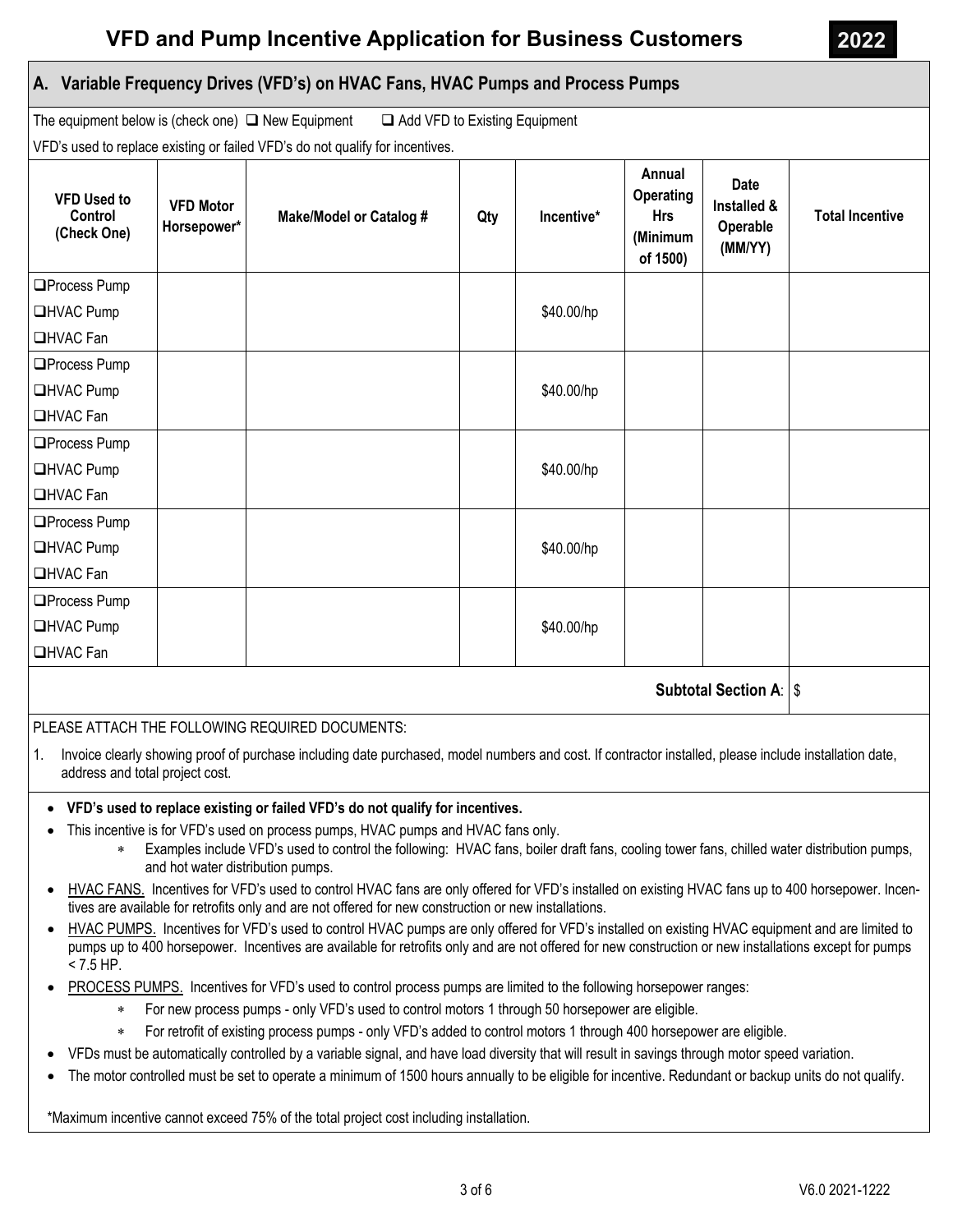| High Efficiency Pumps (1 Through 20 HP Only)<br>B.                                                                                                                                                                                                                                                                                                                                                                                                                                                                                             |                                |     |                  |                                            |                                |                                   |                                        |                    |
|------------------------------------------------------------------------------------------------------------------------------------------------------------------------------------------------------------------------------------------------------------------------------------------------------------------------------------------------------------------------------------------------------------------------------------------------------------------------------------------------------------------------------------------------|--------------------------------|-----|------------------|--------------------------------------------|--------------------------------|-----------------------------------|----------------------------------------|--------------------|
|                                                                                                                                                                                                                                                                                                                                                                                                                                                                                                                                                |                                |     |                  |                                            | <b>Pump Energy Index (PEI)</b> |                                   | Annual                                 |                    |
| Pump<br><b>Type</b>                                                                                                                                                                                                                                                                                                                                                                                                                                                                                                                            | <b>Make/Model or Catalog #</b> | Qty | <b>Installed</b> | Horsepower<br>Incentive per<br>Horsepower* |                                | <b>Minimum</b><br><b>Required</b> | <b>Operating Hrs</b><br>(Minimum 1500) | Total<br>Incentive |
|                                                                                                                                                                                                                                                                                                                                                                                                                                                                                                                                                |                                |     |                  | <b>Constant Load Pumps</b>                 |                                |                                   |                                        |                    |
| <b>ESFM</b>                                                                                                                                                                                                                                                                                                                                                                                                                                                                                                                                    |                                |     |                  | \$11.00                                    |                                | .93                               | Hrs.                                   |                    |
| <b>ESCC</b>                                                                                                                                                                                                                                                                                                                                                                                                                                                                                                                                    |                                |     |                  | \$11.00                                    |                                | .93                               | Hrs.                                   |                    |
| IL                                                                                                                                                                                                                                                                                                                                                                                                                                                                                                                                             |                                |     |                  | \$9.00                                     |                                | .94                               | Hrs.                                   |                    |
| <b>RSV</b>                                                                                                                                                                                                                                                                                                                                                                                                                                                                                                                                     |                                |     |                  | \$20.00                                    |                                | .87                               | Hrs.                                   |                    |
| <b>ST</b>                                                                                                                                                                                                                                                                                                                                                                                                                                                                                                                                      |                                |     |                  | \$13.00                                    |                                | .92                               | Hrs.                                   |                    |
|                                                                                                                                                                                                                                                                                                                                                                                                                                                                                                                                                |                                |     |                  | <b>Variable Load Pumps</b>                 |                                |                                   |                                        |                    |
| <b>ESFM</b>                                                                                                                                                                                                                                                                                                                                                                                                                                                                                                                                    |                                |     |                  | \$31.00                                    |                                | .46                               | Hrs.                                   |                    |
| <b>ESCC</b>                                                                                                                                                                                                                                                                                                                                                                                                                                                                                                                                    |                                |     |                  | \$22.00                                    |                                | .47                               | Hrs.                                   |                    |
| IL                                                                                                                                                                                                                                                                                                                                                                                                                                                                                                                                             |                                |     |                  | \$22.00                                    |                                | .48                               | Hrs.                                   |                    |
| <b>RSV</b>                                                                                                                                                                                                                                                                                                                                                                                                                                                                                                                                     |                                |     |                  | \$25.00                                    |                                | .43                               | Hrs.                                   |                    |
| <b>ST</b>                                                                                                                                                                                                                                                                                                                                                                                                                                                                                                                                      |                                |     |                  | \$6.00                                     |                                | .55                               | Hrs.                                   |                    |
| Subtotal Section B   \$                                                                                                                                                                                                                                                                                                                                                                                                                                                                                                                        |                                |     |                  |                                            |                                |                                   |                                        |                    |
| ESFM = End Suction, Frame Mounted<br>ESCC = End Suction, Close Coupled<br>$IL = In-Line$<br>RSV = Radially Split, Multi-state, Vertical in-line Diffuser Casing<br>ST = Submersible Turbine<br>PLEASE ATTACH THE FOLLOWING REQUIRED DOCUMENTS:<br>1) ER Certificate, if available, this document can be provided by your contractor.<br>Invoice clearly showing proof of purchase including date purchased, model numbers, horsepower and chost. If contractor installed, please include<br>installation date, address and total project cost. |                                |     |                  |                                            |                                |                                   |                                        |                    |
| • Pump efficiency is based on the Pump Energy Index (PEI) as certified by the Hydraulic Institute for the specific model and load type (constant or<br>variable).<br>• Pumps must be set to operate a minimum of 1500 hours annually to be eligible.                                                                                                                                                                                                                                                                                           |                                |     |                  |                                            |                                |                                   |                                        |                    |
| • Variable load pumps are not eligible for an additional incentive for the variable frequency drive.                                                                                                                                                                                                                                                                                                                                                                                                                                           |                                |     |                  |                                            |                                |                                   |                                        |                    |
| *Maximum incentive cannot exceed 75% of the total project cost including installation.                                                                                                                                                                                                                                                                                                                                                                                                                                                         |                                |     |                  |                                            |                                |                                   |                                        |                    |
| **Pump Efficiency represents the efficiency at the design operating point on the pump curve.                                                                                                                                                                                                                                                                                                                                                                                                                                                   |                                |     |                  |                                            |                                |                                   |                                        |                    |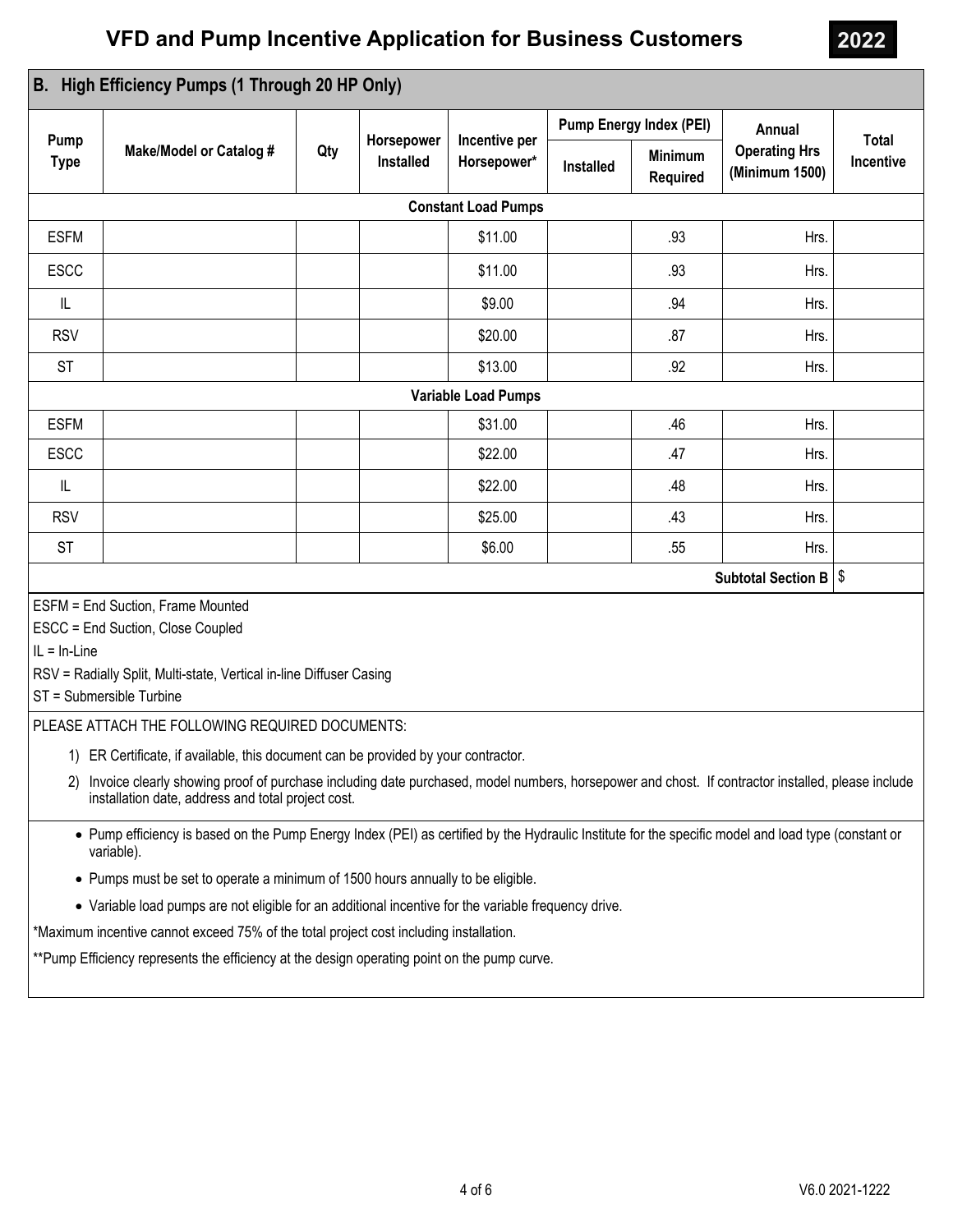| <b>Summary of Incentives</b>                                                             |  |
|------------------------------------------------------------------------------------------|--|
| Subtotal Section A: Variable Frequency Drives on HVAC Fans, HVAC Pumps and Process Pumps |  |
| Subtotal Section B: High Efficiency Pumps                                                |  |
| Total Incentive: S                                                                       |  |

#### Certifications and Signature

I hereby certify that: 1. The information contained in this application is accurate and complete; 2. All installation is complete and the unit(s) is operational prior<br>to submitting application; 3. All rules of this incenti

The customer agrees to verification of equipment installation which may include a site inspection by a program or utility representative. The customer under-Frequency of the district is not allowed to receive more than one incentive from this program on any piece of equipment. The customer agrees to indemnify, defend,<br>hold harmless and release The Utility from any claims, dama

Please sign and complete all information below.

| <b>Customer Signature</b> | <b>Print Name</b>     |      |  |  |
|---------------------------|-----------------------|------|--|--|
|                           | Title (if applicable) | Date |  |  |

### **Commercial BES Application Checklist**

Before submitting this application please complete and include all items listed below:

 $\checkmark$  Complete Application

Customer Information Section Vendor/Contractor Information Section **□Rebate sections Completed** Customer Signature (above)

### $\checkmark$  Attach a Copy of the Equipment Invoice

**□ Equipment Quantities** 

Model numbers of equipment installed

 $\checkmark$  Specification Sheets, AHRI Certificates or Energy Star Documents

| <b>Member Utility Use Only</b>    |                      |                      | Date Received: |  |
|-----------------------------------|----------------------|----------------------|----------------|--|
| Pre-Inspected?                    | $\Box$ Yes $\Box$ No | Date Pre-Inspected:  | Initials:      |  |
| Post-Inspected?                   | $\Box$ Yes $\Box$ No | Date Post-Inspected: | Initials:      |  |
| Incentive Approved?               | $\Box$ Yes $\Box$ No | Amount \$            | Date Approved: |  |
| Utility or Program Representative |                      |                      |                |  |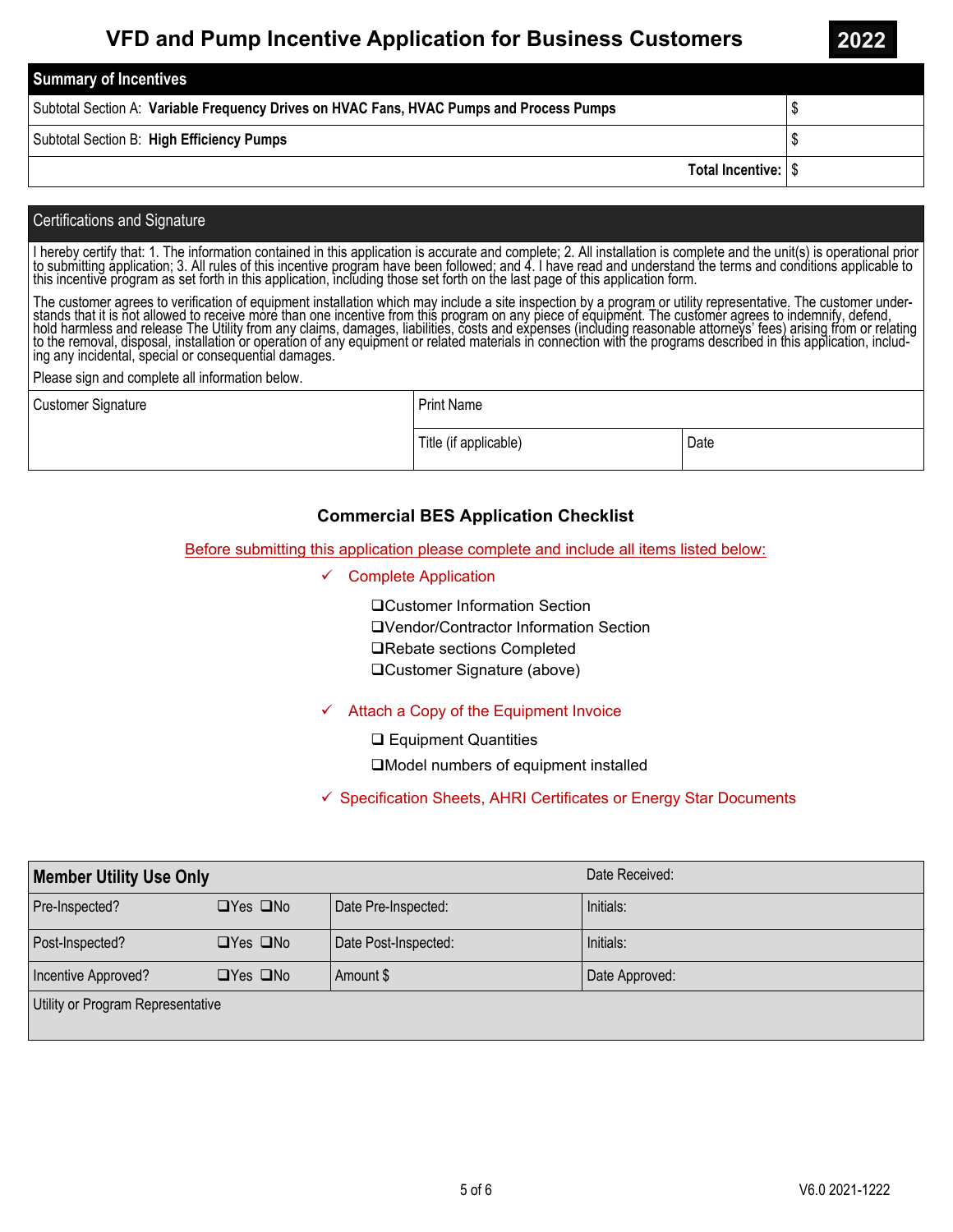

#### ELIGIBILITY:

- · These incentives are offered by Missouri River Energy Services and its participating members. For questions regarding eligibility, call your local utility listed on the cover page of this application.
- Commercial, industrial, and governmental customers who purchase electricity from The Utility are eligible to participate in the Bright Energy Solutions® VFD and Pump Incentive Program. Eligible equipment must be connected to an electric service billed under a commercial or industrial rate class by The Utility. Excludes equipment for residential spaces such as apartments.
- · Customers that self-generate more than 5% of their annual energy needs are not eligible for BES rebates. The Bright Energy Choices green energy program can help customers achieve net-zero carbon or 100% renewable power supply without self-generation. Contact your utility for more information.
- · This program is applicable only to equipment that meets the detailed equipment specifications and requirements described in this application. The Utility will determine, in its discretion, whether such specifications and requirements are satisfied.
- · Customers may not receive more than one incentive for each piece of equipment installed under this program or any combination of Bright Energy Solutions programs.

### TERMS AND CONDITIONS:

- 1. Incentive Offer: Projects, including all required installation, must be completed by December 31 of the year indicated on this application form. A signed application and itemized invoices for materials and labor must be submitted to the participating utility at the address located on the cover page of this application within 90 calendar days of project completion. Please keep a copy for your records.
- 2. Proof of Purchase: This application must have complete information and be submitted with an invoice(s) itemizing the new equipment purchased and labor costs. The invoice(s) must indicate date of purchase, size, type, make, model and total project cost. The AHRI Certificate of Product Ratings must also be provided where applicable and available. In cases where the AHRI Certificate of Product Ratings is not available or applicable the manufacturer (OEM) specification sheets must also be included.
- 3. Compliance:
	- a) All projects must comply with federal, state, and local codes.
	- b) All equipment must be new or retrofitted with new components per the program specifications. Used or rebuilt equipment is nd eligible for incentives. Existing equipment must be removed and properly disposed of.
	- c) Equipment must meet specification requirements and be purchased, installed and operating prior to submitting an incentive application.
	- d) Equipment must not be used to qualify and receive payment for energy savings from any wholesale electricity market.
	- e) Customers may only receive one incentive per piece of qualifying equipment.
	- f) All projects for which more than \$20,000 in incentive payments is sought must be approved by The Utility prior to the commencement of the project. Receipt of pre-approval does not guarantee incentive payments will be made. Incentive payments will be made only upon the customer's satisfaction of all terms and conditions of this program.
	- g) All terms and conditions of this application must be satisfied by the customer.
- 4. Payment: Once completed paperwork is submitted, incentive payments are usually made within 4-8 weeks. Incomplete applications will either delay payments or be denied. The Utility reserves the right to refuse payment and participation if the customer or the customer's contractor violates program rules and procedures.
- 5. Inspection: The Utility may conduct an inspection of the customer's facility to survey any installed projects. All projects exceeding \$10,000 of incentives will be inspected prior to incentive payment. The Utility may inspect customer records relating to incentives sought by the customer.
- 6. Information Sharing: The Utility reserves the right to publicize your participation in this program, unless you specifically request otherwise in writing. Information contained in this application may be shared with state boards, commissions, departments, and other Bright Energy Solutions participating utilities.
- 7. Program Discretion: Incentives are available on a first-come, first-served basis. This program and its incentive amounts are subject to change or termination without notice at the discretion of The Utility. Neither pre-approval of a project, nor any other action by The Utility, will entitle a customer to an incentive payment until the application is finally approved by The Utility. The Utility reserves the right to load manage (cycle on or off) customer equipment that qualifies for incentives under this program.
- 8. Logo Use: Customers or trade allies may not use the name or logo of Bright Energy Solutions, The Utility, or any other participating utility in any marketing, advertising, or promotional material without written permission.
- 9. Disclaimers: The Utility
	- a) does not endorse any particular manufacturer, product, labor or system design by offering these programs;
	- b) will not be responsible for any tax liability imposed on the customer as a result of the payment of incentives;
	- c) does not expressly or implicitly warrant the installation or performance of installed equipment or any contractor's quality of work (contact the equipment manufacturer or contractor for warranties);
	- d) is not responsible for the proper disposal/recycling of any waste generated as a result of this project;
	- e) is not liable for any damage, injury, or loss of life arising from or relating to the removal, installation, or operation of any equipment, or any other action taken by the customer or The Utility, in connection with a project undertaken by the customer under the programs described in this application;
	- f) does not guarantee that a specific level of energy or cost savings will result from the implementation of energy efficiency measures or the use of products funded under this program.